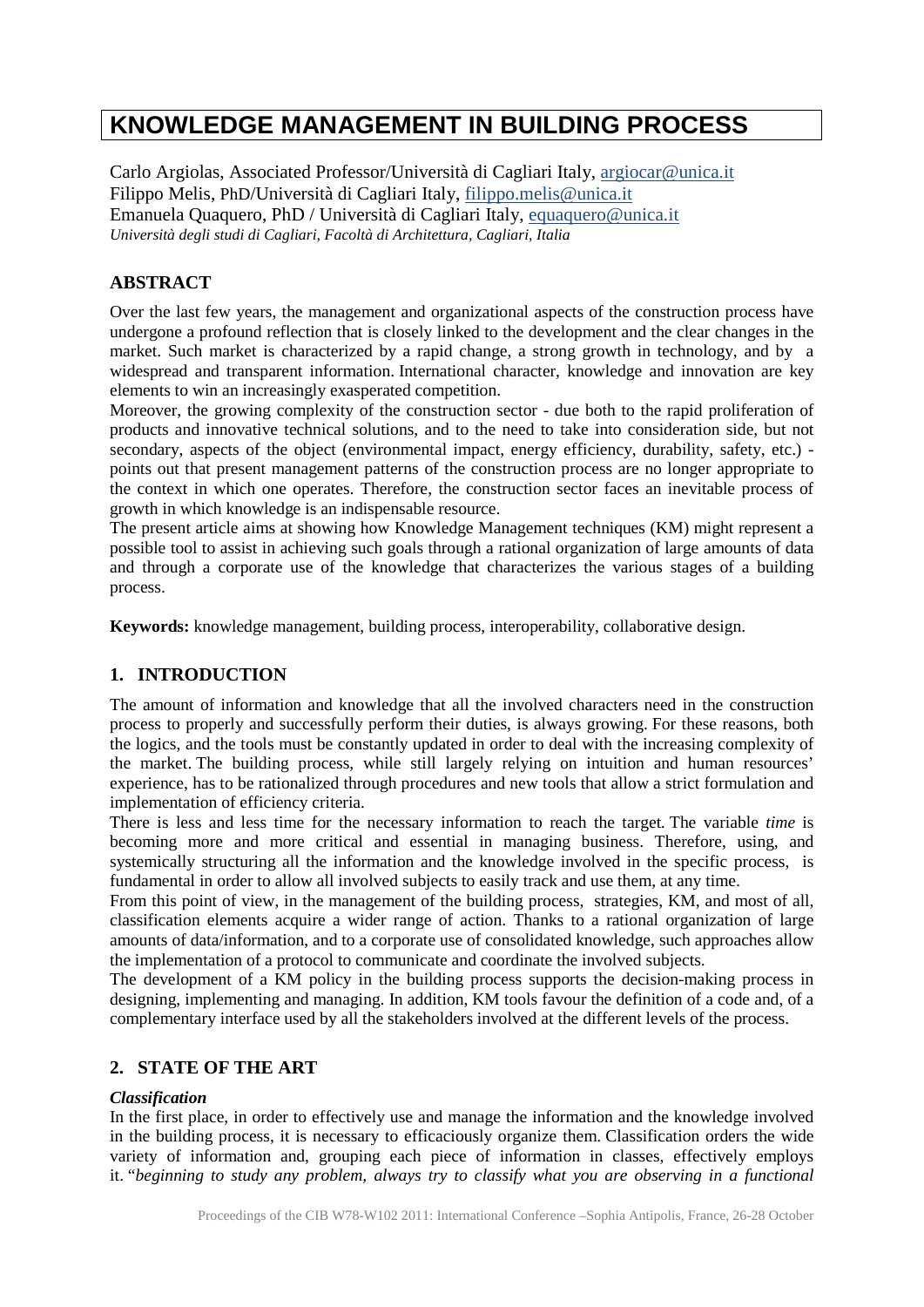*group of categories or general concepts which you usually relate your own opinions to"* (Ciribini 1995).

All the objects to be classified have to belong to a given **domain of knowledge** and are allocated in suitable **containers** that may have single or multiple links among each other. The containers are defined in different ways: classes, sections, categories, etc..

There are three stages in classifying the knowledge of a given domain:

- selection of the classification type to use, namely the definition of the principles to employ in implementing categories;
- structure of the categories;
- application of the classification system, namely assigning a class to each object in the domain.

#### *Faceted classification as part of the building process*

The best suited classification model to manage the building process appears to be faceted analysis, since its peculiarities lie in being an open and adaptive model and, in ensuring a flexible and multidimensional access to information and knowledge.

Ranganathan, who created the system thanks to his Colon Classification (CC), defines *facet* any part of a composite object (Ranganathan 1967). In English *facet* is a very common word that means *aspect*. Considering that the *facet or faceted analysis* is the decomposition of a subject into different coordinates, each of which expresses one aspect, *faceted classification* could also be translated into *multi-dimensional classification,* since reality is broken down, analyzed, and classified from different points of view, even if the final object of the research is always the same (Gnoli 2004, Denton 2005). Attributes are called **facets** and possess the following characteristics:

- do not change from a semantic point of view;
- provide an open set, so it is always possible to add new facets to existing ones;
- in a search, there can be single or combined search keys/attributes.

In a multidimensional classification system, single elements are not organized in a hierarchical structure, such as in traditional classification systems, but each of them is associated with a number of characteristics that identify him through various points of view. Then a selection of these particular characteristics will point out the item or group of items to the user. In this way, the user reaches a single object not through a defined path, but thanks to several possible questions that mirror different possible points of view (Gnoli, Marino and Rosati 2006).

The faceted classification system develops more horizontally than vertically, since it doesn't lengthen the hierarchical chain, but it adds descriptive characteristics to the objects. Therefore, it is possible to infer that the facet analysis has the following characteristics:

• multidimensionality: it allows a variety of accesses and logical searches;

• order: facets are presented according to a suited and fixed sequence;

• Expandability: it allows the creation of new sections, areas and documents without forcing the organizational structure;

The faceted classification is the appropriate system to use in the following conditions:

• specific and consistent contents;

• large amount of knowledge and information;

• need to provide multiple accesses and points of view to specific contents.

Such a classification system is particularly propitious in processes that involve great dynamism and considerable changes, which are typical of the current building process; in fact, this type of classification prevents changes that can negatively affect the organization of information.

#### *Classification in the building process*

The building process focuses on the implementation of the *building system*, a structured set of elements that meet an allotted function as a whole, but each for its part. The *building system* is made up of parts correlated by a set of relations that guarantee the operation unity as regards the overall task, while allowing each part to perform its specific function in order to achieve the general objectives of the system. This means that we can consider the building structure as a domain in which elements are classified on their specific functions and mutual relations. There are already some classification systems made for this specific domain that present different structures and widening. The two most popular classification systems are: UNI 8290 and SfB system (Scapicchio 2009).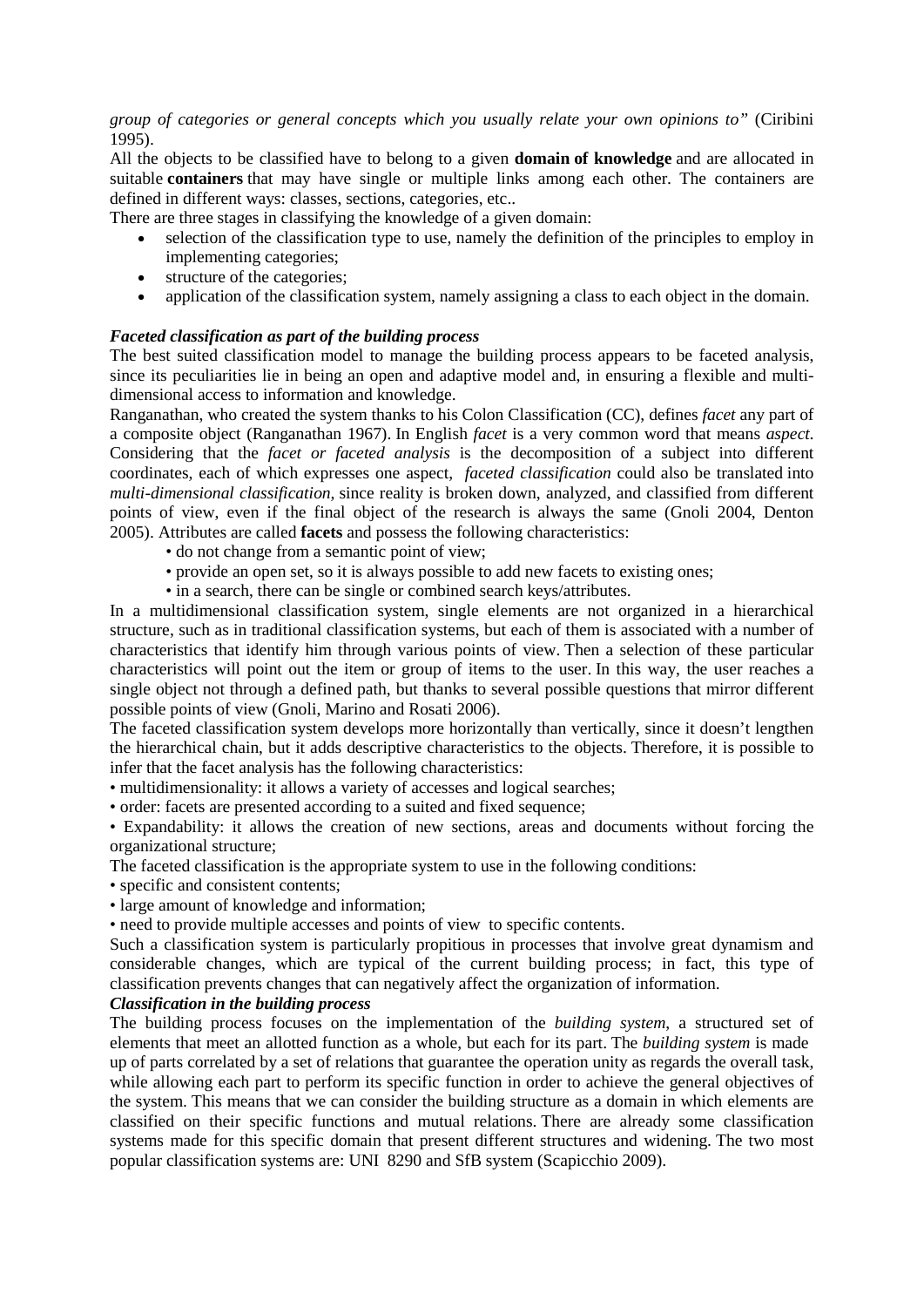At the moment, UNI 8290, though published in 1981, is still an important point of reference in Italy, where it is extensively widespread. The purpose of such a standard has been to unify the terminology used in prescriptive, planning, designing, and operational activities that involve the building structure. This standard provides a hierarchical-enumerative classification based on a graduated decomposition of the building in: *classes of technological units, technological units, classes of technical elements.*

The SfB is an example of faceted classification, designed in Sweden after the Second World War, and spread in some northern European countries. In 1958, the IBBC (International Committee for the Classification of Construction), after taking into consideration a number of building rating systems, recommended the adoption of SfB in those cases that aim at achieving a better coordination of all the different activities and resources involved in the building process. Then the CIB, that is the advisory body of the UN, undertake the task to internationally promote the SfB. This classification system has not been used on a large scale because of its complexity while dealing with non-computerized applications. In fact, during its development, the data processing structure of classification plans was little spread. SfB system identifies some basic principles of the construction process in building activities that produce, as a result, parts of a building defined in quantities and locations. This means that its main characteristic is taking a building or a project apart. In addition, each part is examined from several points of view: elements, labours, materials, natural and building environment, activities, and requirements.

After analyzing the main types of classification systems, limiting the field of investigation to the systems that focus on building processes and structures, we have been able to evaluate advantages and disadvantages of current methodologies. The classification based on UNI 8290 immediately shows the rigidity of its hierarchical system. The sole link to a system does not allow a clear organization of the information and the knowledge related to unconventional structures. UNI 8290 cannot easily and unequivocally be applied to building structure that do not meet its model, since some elements could not be defined by any classes, and some others could suit more classes. When dealing with contemporary structures, it is problematic to classify modern housing systems since they can involve structural, closing, and plant functions. The faceted structure, as that of PC/SfB, can be more widely applied. Thanks to the implementation and the spread of data processing systems, it is possible to use a facet system to structure the knowledge involved in building processes.

Over recent years, there have been many efforts to classify and record information belonging to the architectural context. The MACE project ( [www.mace-project.eu](http://www.mace-project.eu/) ) is an example of a European research that aims at creating an innovative search engine that can look for architectural contents on the Web (Zambelli, Janowiak and Neuckermans 2008). Starting from this example of excellence, our work presents a further development of the classification of knowledge and information produced during **all phases** of a specific process, and it facilitates interoperability and cooperation among the involved subjects.

## **3. KNOWLEDGE MAPS IN BUILDING PROCESS**

The present work presents the meta-project of a knowledge map (Wiig 1999), in which relevant information and knowledge involved in the construction process are rationally organized and structured in progress. The work originates from the outcomes achieved and presented at the Symposium CIB W102 in 2009 (Argiolas, Melis and Quaquero 2009), which refer to a model that makes use of relevant and significant knowledge and information involved in major public construction. In this model, information and specific knowledge of a public building process are employed in three different maps, each linked to the specific operators of the construction process (the designer, the company, and the final user). The basic unit of all knowledge maps linked to all different actors of the public building process is the elementary product (EP), defined as follows (Argiolas and Sanna 2008):

Elementary products (EP) are obtained by analysing the building object through a Project Management planning technique (Nepi 1997) known as Product Breakdown Structure (PBS). According to a topdown technique, the building object is broken up into small components, to the most elementary ones. The resulting output is a representation of the object as an upside-down tree structure with different levels. The bottom levels of the hierarchical tree (elementary product levels) offer a deeper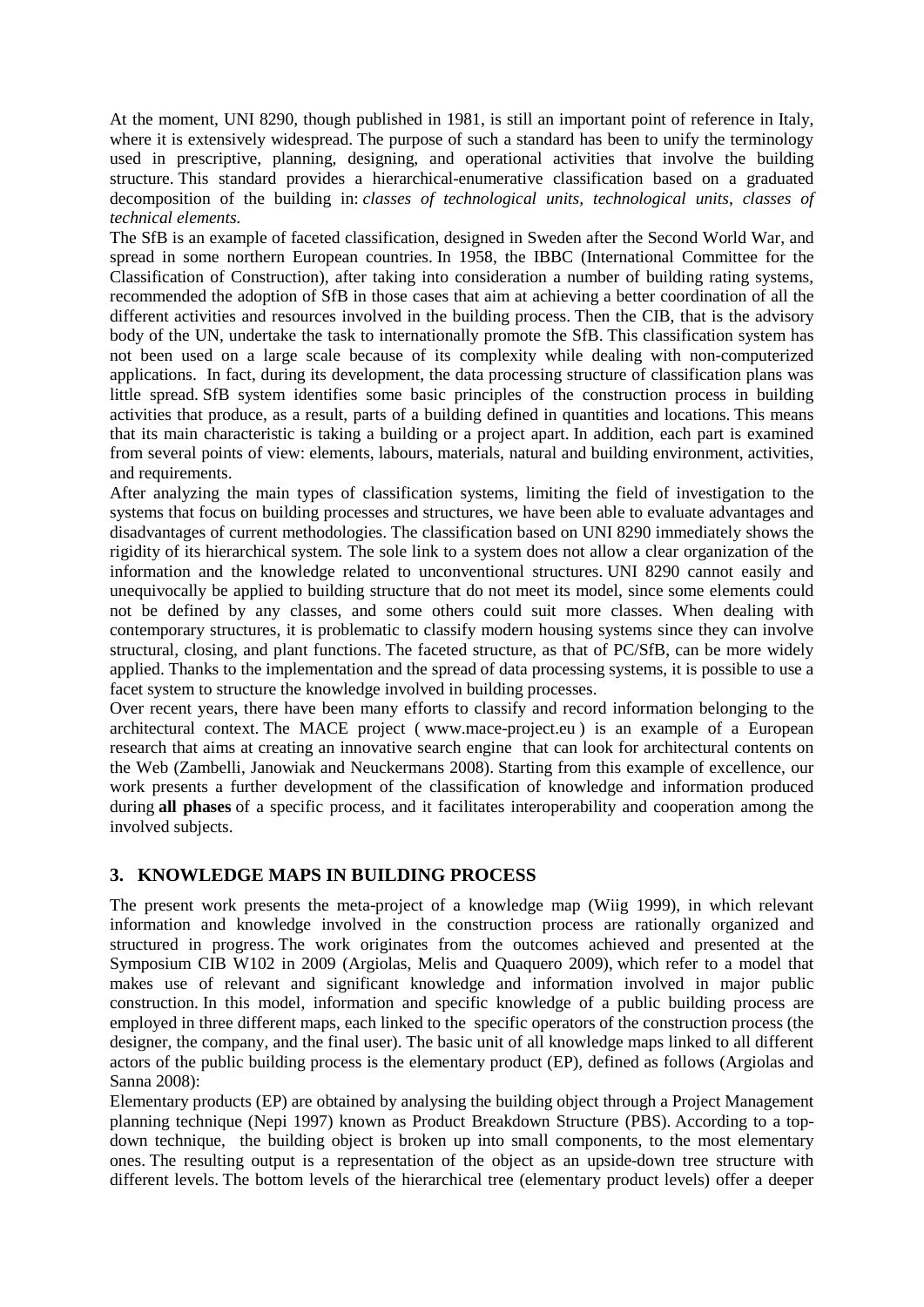and more detailed description of the work and have an identification code that highlights their sequential order within the structure.



Figure 1: **T**ree-Like Decomposition (P.B.S.)**.**

Although the basic unit of the map of each operator involved in the building process is always the same (the elementary product as defined above), different types of knowledge, concerning different aspects of the same basic product, are recorded and accumulated within each map in order to fulfil different needs (Argiolas, Melis and Quaquero 2008).

The following diagram clarifies what defined above:



Figure 2: the contents of the organized data in the PA map

In detail:

- **The designer's knowledge map** includes the elementary products defined in their performing and productive aspects;
- **The building contractors' knowledge map** includes the elementary products solely defined in their building aspects. In fact, the building contractors aim at associating each elementary product to the activities linked to its accomplishment, in order to rationalize both resources and time and to capitalize the knowledge related to the outcomes;
- **The knowledge map of the PA** is structured on elementary products as well. It supports queries related to the decision-making stage, the project evaluations, and the control of the procedures to select the building contractors and the construction of the building. Further queries also allow to track management and maintenance aspects of the building in use.

The graph shows that, thanks to the progress of the public building process, the PA map progressively grows richer and richer of contents, registering:

- the defined requirement table;
- the preliminary documents for designing:
- what defined by the robust project (organized in a virtual model of the building);
- what capitalized during the carrying out process, and according to the virtual model updating;
- data, information, and knowledge required to the effective management and maintenance of the building;
- knowledge related to interventions carried out on the building after the accomplishment of the construction.

From these outcomes, the present article defines the development of the research developed in this area. The elementary product - the basic unit of knowledge maps of the different actors involved in the construction process – has undergone a deep evolution. It is now acquiring a new dimension, as a vector that connects the knowledge maps of those involved in the specific building process. Therefore, the elementary product is configured as the sum of four basic knowledge units, defined as follows: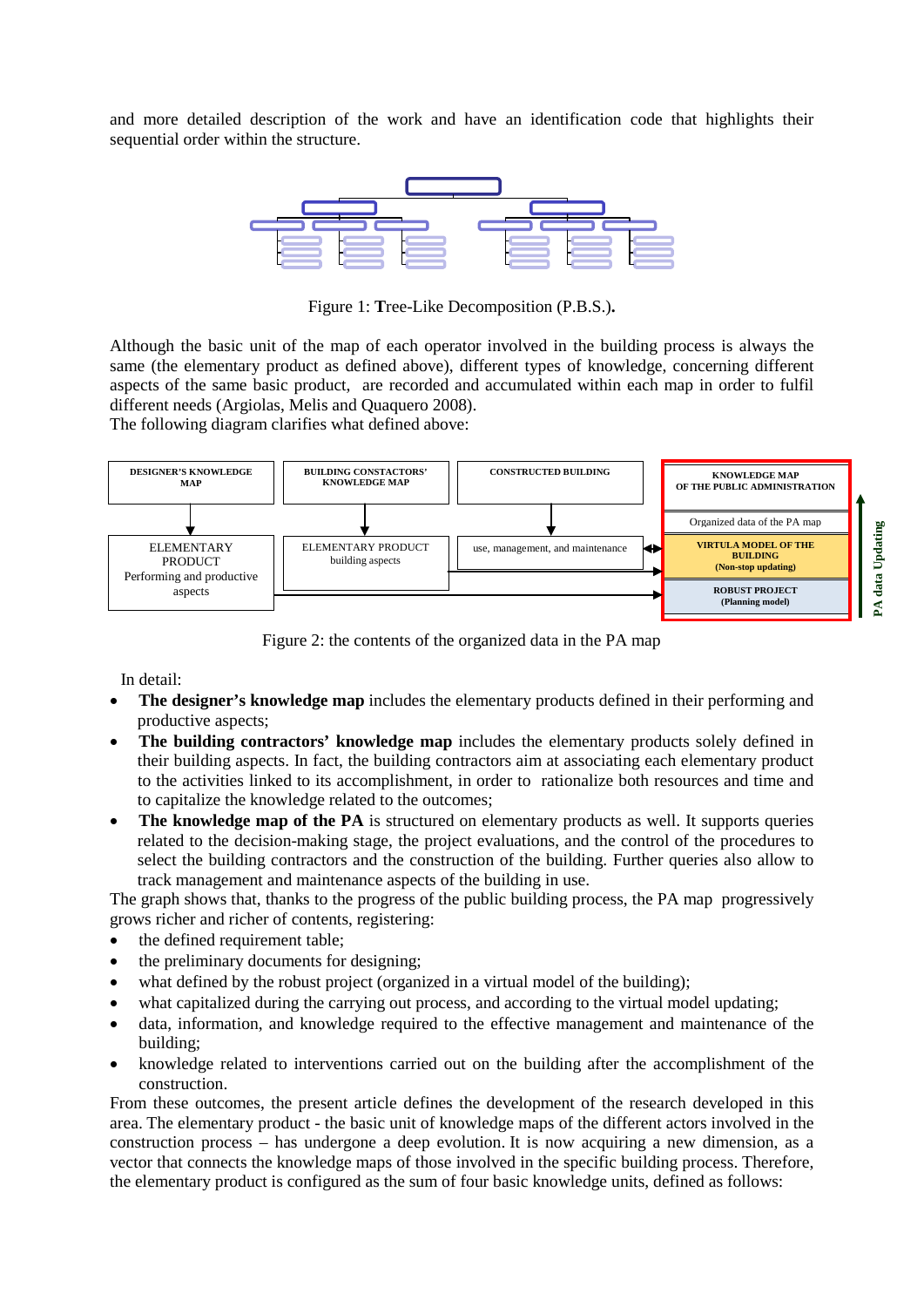- $\circ$  EP<sub>d</sub>: elementary design product
- $\circ$  EP<sub>e</sub>: elementary executive product
- o EPc: elementary constructional product
- $\circ$  EP<sub>m</sub>: elementary managerial product

Therefore, the elementary product (EP) allows four different, but complementary, points of view that all aim at implementing interlaced knowledge maps.



Figure 3: the four dimensions of elementary products

According to the four *views* of the EP, the building process is divided into four phases:

- 1. Definition of architecture
- 2. Project engineering
- 3. Construction
- 4. Management

## **Step 1: Definition of architecture**

Based on a set of needs expressed by the client, the designer defines the architecture of the building object, that is broken down and described as a set of elementary design products  $(EP<sub>d</sub>)$  related to each other. In order to meet both the constraints and the expressed needs, the technical and performance characteristics are specified. Therefore, at this stage  $EP<sub>d</sub>$ s are structured as a real storage of architectural design data, information and knowledge. The use of  $EP<sub>d</sub>$ , during this specific phase of the construction process, besides allowing the capitalization of some significant knowledge, simplifies and clarifies the dialogue between designer and client.

## **Step 2: Project Engineering**

After capitalizing on the information and the knowledge about the object in terms of  $EP<sub>d</sub>$ , each identified elementary product is defined, and as a consequence, the building itself is interpreted in terms of production techniques, technologies, resources, activities, etc.  $EP_e$ s are structured to contain all data, information and knowledge related to this stage. The use of EP<sub>e</sub>, besides allowing the capitalization of relevant knowledge of the process, guarantees an effective integration and cooperation among all the designers involved, at various levels, in the definition of technical and technological components of the building object.

#### **Step 3: Construction**

Thanks to the capitalization of all the information on the specific products and materials selected and used to meet performance and requirements declared in  $EP_{e}$ ,  $EP_{e}$  evolves in  $EP_{c}$  during the accomplishment of the building process.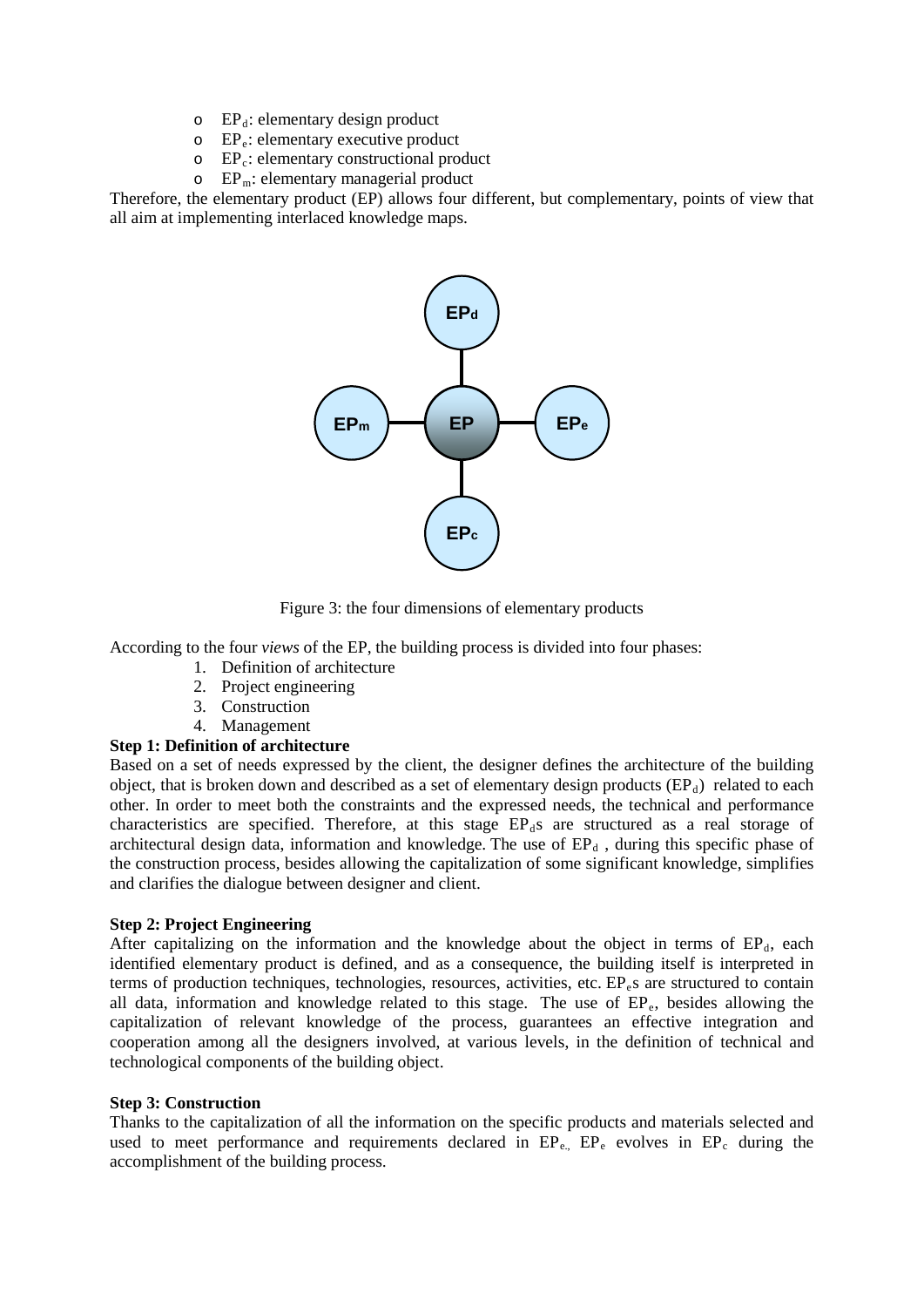#### **Step 4: Management and Maintenance**

EP<sub>c</sub>s are reliable and updated storages of information and knowledge, and a starting point to run and maintain the building object.

Building deterioration, due to time, requires a planned ordinary and/or extraordinary maintenance, and consequently it is essential to record all information related to the life of the building and to its elementary products. The  $EP_m$  is the basic unit to capitalize on the information and the knowledge concerning the building management and maintenance.

The building process gradually progresses, and  $EP_d$  first becomes  $EP_e$ , then  $EP_c$  and finally  $EP_m$ . Such a development is the integration of the information and the knowledge acquired during the Project Engineering and Construction stages. The EP is the outcome of the four structures defined above. Therefore, the EP has to keep track of all information and knowledge of a specific building process, including *As Built* documents and feedbacks on use. With respect to this aspect, in Italy, as in most European countries, authorities require drawings of the object to be built immediately after the design phase, while as-built drawings are not mandatory after construction. However, many changes occur during the construction phase, and a lack of information on such changes makes maintaining and/or renovating existing buildings particularly difficult and onerous. Moreover, the lack of users' feedback is an obstacle to innovate and develop new and more appropriate products and/or construction criteria for future building activities. The knowledge, that is currently lost, appropriately fits into the knowledge maps implemented in the present work.

During the whole building process, EP is the basis for all parties involved. In fact, at any time they can dialogue and cooperate among each other, and be brought up to date about the evolution of the process in terms of elementary products (Argiolas, Dessì and Meloni 2006; Argiolas, Dessi and Fugini 2008). Moreover, each involved actor can modify and/or add data, information and knowledge concerning each EP. Classifying information and knowledge in the building process by defining elementary products in their four dimensions, is an effective implementation of *faceted classification model*. Each Elementary Product is analyzed from different aspects  $(EP_d, EP_e, EP_e, and EP_m)$ , that are complementary, since they represent different development stages of a specific building process.

# **4. META-PROJECT OF AN INTERACTIVE KNOWLDGE MAP**

The work starts from a classification of the significant knowledge and information involved in a building process. The information and the knowledge acquired during the four steps of the building process are recorded, stored, and organised in the following sections and categories:

• **EP**<sup>d</sup> (elementary design product) **Section** 

*SEC.: DEFINITION OF ARCHITECTURE* CATEGORY A1:: *building object under review* CATEGORY A2: *typology* CATEGORY  $A_{3}$  *hierarchical structure: identification of*  $\mathbf{EP}_d$  *coding* CATEGORY A4: *requirements of identified EPd* CATEGORY A<sub>5</sub>: *boundaries and relations among identified EP<sub>dS</sub>* 

• **EPe** (elementary executive product) **Section**

*SEC.:PROJECT ENGENEERING* CATEGORY E1: *production techniques* CATEGORY E2: *production technologies* CATEGORY E3: *production activities* (including cost and time information) CATEGORY E<sub>4</sub>. *links between EP<sub>e</sub>s* CATEGORY E5: *resources*

• **EP<sub>c</sub>** (elementary constructional product) **Section** 

*SEC. :CONSTRUCTION* CATEGORY  $C_1$  *identification of the EP<sub>c</sub>s in the market that meet the specifications of the EP<sub>c</sub>s* CATEGORY C2: *time*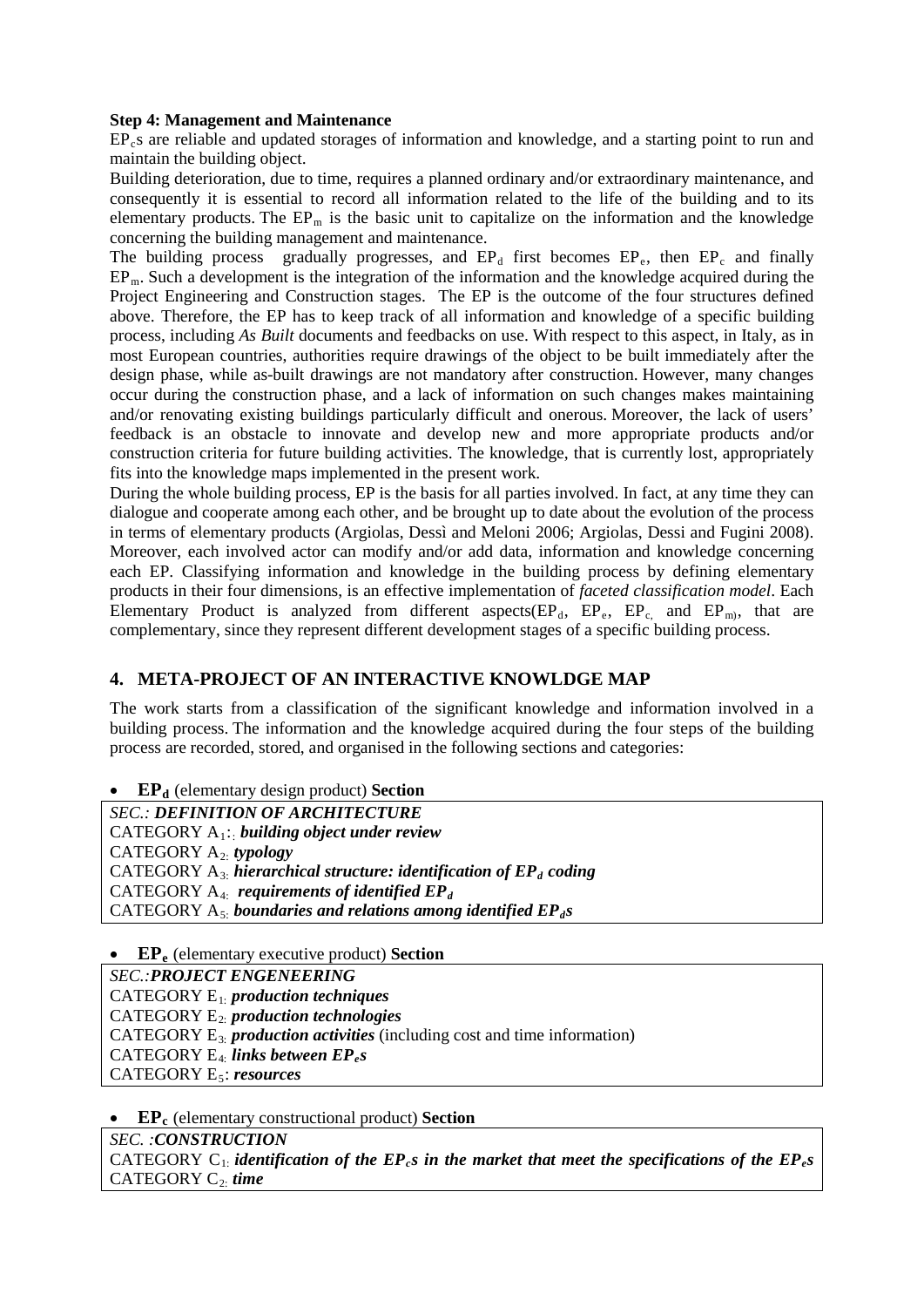• **EPm** (elementary managerial product) **Section maintenance** 

*SEC.: MANAGEMENT AND MAINTENANCE* CATEGORY M1: *description of maintenance* CATEGORY M2: *date of maintenance* CATEGORY M3: *techniques of maintenance* CATEGORY M4: *technology of maintenance* CATEGORY M5 : *user's feedback*

Each elementary product (EP) is described and determined through a faceted analysis that defines suitable categories concerning its aspects/components  $(\mathbf{EP}_d, \mathbf{EP}_e, \mathbf{EP}_e, \mathbf{EP}_m)$ . Such categories may be used as single or multiple search keys when querying and/or handling consolidated knowledge to manage new building projects.



Figure 4: faceted classification of elementary products

The ability to treat and process information and knowledge used and implemented during the development of a building project, and the ability to capitalize and reuse them, are key elements to develop effective managerial forms in processes (Argiolas and Quaquero 2004). Using *Best Practice* models, the operators of the building process can rely on presumptive knowledge. In the past such practices led to successful outcomes (Argiolas, Melis and Quaquero 2008).

We now aim at defining the capitalization procedure of the different phases in the building process. We first assume that in order to carry out a building object, it is necessary to simultaneously develop the design and the construction on the stocks. Since the architectural definition stage focuses on identifying shapes and requirements of the building object, a PBS (Product Breakdown Structure) has to be implemented during it. The object is represented as an upside-down tree hierarchical structure, and therefore, as a set of elementary products. In this phase of the building process, various and different solutions for each elementary product are implemented and proposed in order to meet the client's need. All solutions are recorded in the knowledge map as valid answers, even if only one will be chosen. The implemented  $EP<sub>d</sub>$ s are represented by a code, and only the null index is the first one (Example: EP  $_{2,0,0,0}$ ). In the next phase (project engineering), the actors involved in the technical and technological definition of each elementary product, implement one or more possible solutions, each satisfying - in different ways -  $EP<sub>d</sub>$  specifications. Therefore, all defined solutions are recorded in the knowledge map, even if only one is carried out.  $EP_{e}s$  - basic elements of the project engineering phase - are identified by a code, and only two are *null*: the EP<sub>d</sub> of origin and the second one (Example: EP  $_{2,3,0,0}$ ). During the construction phase, the elementary product is enriched with all the basic information and knowledge to be carried out on the stocks. The  $EP_c$  records all the involved knowledge and information to implement an elementary product that complies with the  $EP<sub>e</sub>$  and  $EP<sub>e</sub>$ prescriptions of the previous stages. The  $EP<sub>c</sub>$  code has three null indexes: the first and the second respectively match the  $EP_d$  and the  $EP_e$  of origin while the third univocally identifies the specific  $EP_e$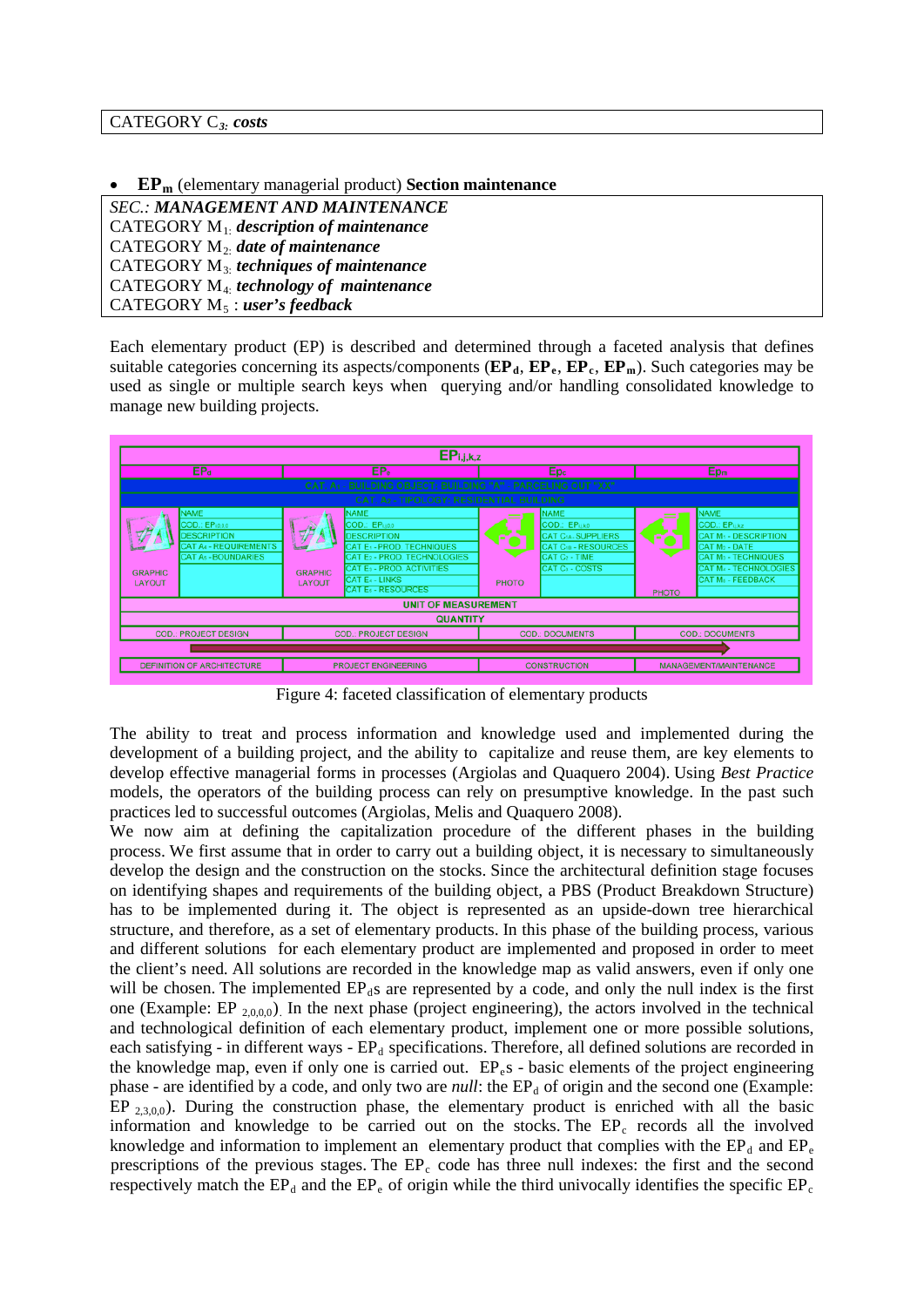(Example: EP  $_{2,3,1,0}$ ). After the construction phase, the operation and management/maintenance phase of the building object begins. At this stage, the elementary product records the types, the chronology and the feedbacks of ordinary maintenance over time. Therefore, the final user's knowledge map appears to be an ordered list of actions, performed on each elementary product of the final building object. In this stage,  $EP_m$ s are recorded in the map as four null indexes: the first three respectively match the  $EP_d$ , the  $EP_e$ , and the  $EP_c$  of origin, while the fourth refers to the chronological sequence of a specific maintenance intervention on the elementary product (Example:  $EP_{2,3,1,1}$ ).



Figure 5: EP evolution during building processes and record of the involved information and knowledge

The distinctive feature of the present work depends on the fact that, unlike the achievements presented at the Symposium CIB W102-2009, the knowledge maps of the different actors involved in the specific building process are interlaced. The elementary product operates as a key element that allows the communication and the connection of different maps. And, for example, this enables the architectural design of an EP<sub>d</sub> map to acquire further information and knowledge on a product, not only in terms of basic requirements and performances, but also in terms of technical and technological solutions already developed and successfully implemented (best practice). In other words, each operator of a specific building process has free access to all sections of the involved operators' knowledge maps, since they detail and explain complementary aspects of the product that he himself contributed to achieve.



Figure 6: **I**nterlaced Knowledge Maps

Interlaced maps bring significant advantages, not only tracing - thanks to the review of previous building projects – useful information and knowledge to deal with new projects; but also during the development of a specific intervention. In fact, map-connections favour a great synergy among the operators themselves, since they can benefit from an effective communication channel.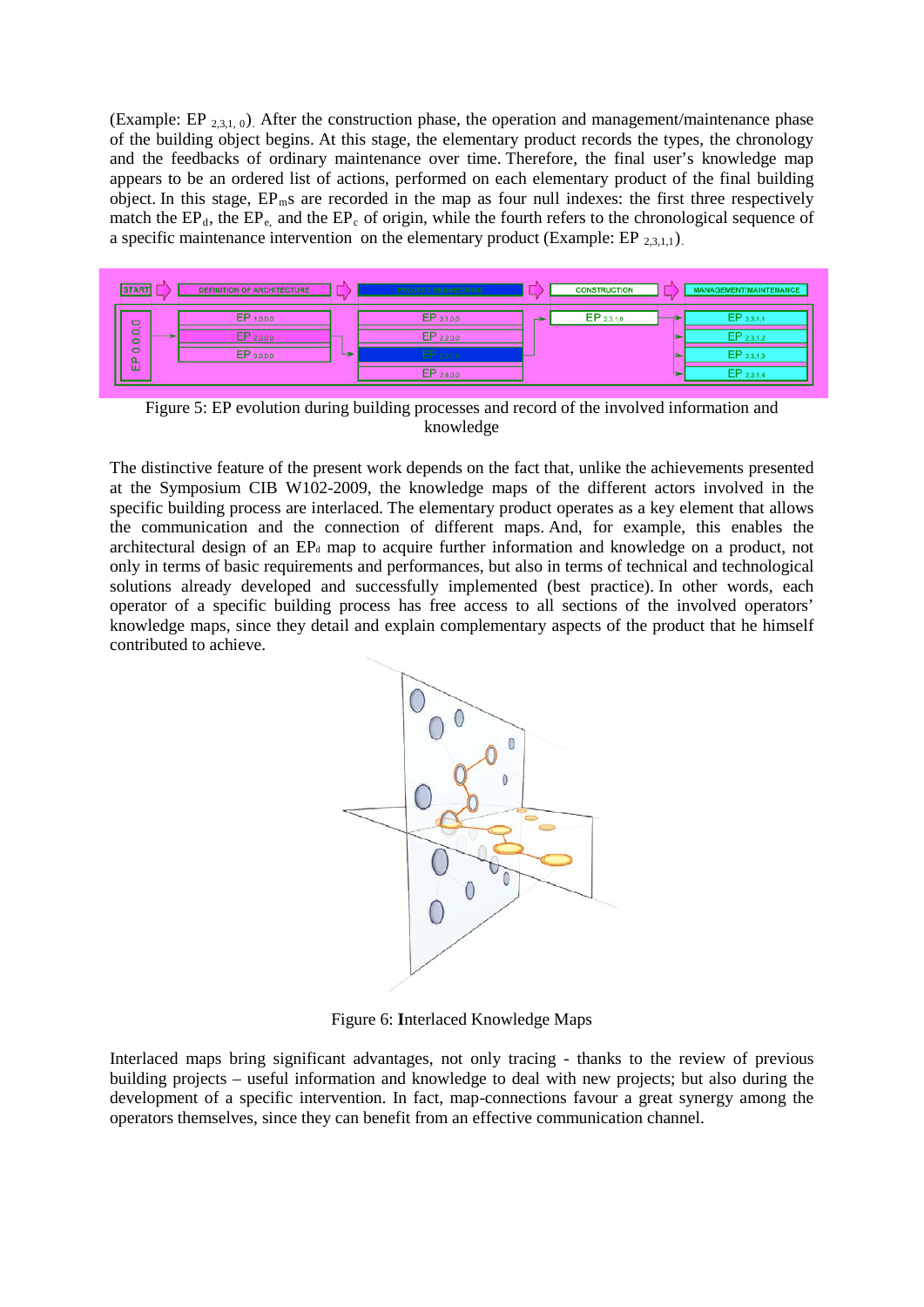## **CONCLUSIONS**

Although at the moment there are many efforts to rationalize, list, and classify architectural domains, such efforts mostly focus on classifying information and knowledge on the finished building object. The current work aims at integrating different approaches: structuring knowledge maps in order to record, classify, and capitalize on the significant information and knowledge involved in **all** phases of the process.

In details, the benefits of the present work are:

- The implementation of an effective coordination of all the various operators involved in the construction process, and the clear identification of areas of actions and responsibilities;
- Supporting management, while dealing with a new intervention, with a free access to a historical database of successful interventions;
- optimizing and tracing processes. The partial outcomes of the different stages of the process are structured, organized, and capitalized during the process itself and, in case of nonconformity, it is easily possible to track causes and responsibilities down.

Being construction operators and domain experts, our work focuses on structuring the contents of the knowledge maps, leaving to developers and programmers the implementation of the related software parts. In fact, the EPs, developed and codified thanks to ICT tools, can be configured as carriers of information and knowledge throughout the whole building process, providing a comprehensive interface, that is not only concise, but also univocally interpretable by all the involved parties.

## **REFERENCES**

Ranganathan S. R., (1967) "Prolegomeni to library classification". 3rd ed., Sarada Ranganathan endowment for library science, Bangalore;

Ciribini, G., (1995) "Tecnologia e progetto". Celid, Torino;

Gnoli C., (2004) "Classificazione a faccette". AIB, Roma;

Denton W., (2005) "How to Make a Faceted Classification and Put It On the Web". Miskatonic University Press, Melvil;

Gnoli C., Marino V., Rosati L., (2006) "Organizzare la conoscenza. Dalle biblioteche all'architettura dell'informazione per il Web". Tecniche Nuove;

Zambelli M., Janowiak A.H., Neuckermans H., (2008) "Browsing architecture. Metadata and Beyond". [Fraunhofer irb Verlag,](http://www.irb.fraunhofer.de/verlag.jsp?lang=en) Germany;

Scapicchio S., (2009) "Sistemi di classificazione di organismi e prodotti edilizi". Tesi Dottorato di ricerca in Tecnologia dell'Architettura;

Argiolas C., Quaquero E. (2004) "Organizzazione di una base di conoscenza architettonica a supporto della progettazione". Argiolas C. "Forma, tecnologia, sostenibilità e progetto: un approccio integrato alla produzione dell'involucro". Gangemi Editore;

Argiolas C., Dessi N., Meloni R. (2006) "A service based framework enabling collaborative construction", international symposium proceedings " Costruction in the XXI century: local and global challenges joint". Roma 2006 CIB W065/ W055/ W086;

Argiolas C., Dessi N., Fugini M.G: (2008) "Modelling Trust Relationships in Collaborative Engineering Projects", eCOMO, 7th International Workshop on Conceptual Modelling Approaches for e-Business,. Klagenfurt, Austria, Lecture Notes in Business Information Processing (LNBIP) Springer, April 2008;

Wiig K. (1999) "Introducing Knowledge Management into the Enterprise", Knowledge Management Handbook. J. Liebowitz (Editor). CRC Press LCL, Boca Raton (FL);

Nepi A. (1997) "Introduzione al project management. Che cos'è, come si applica, tecniche e metodologie". Edizioni Angelo Guerini e Associati S.p.A.;